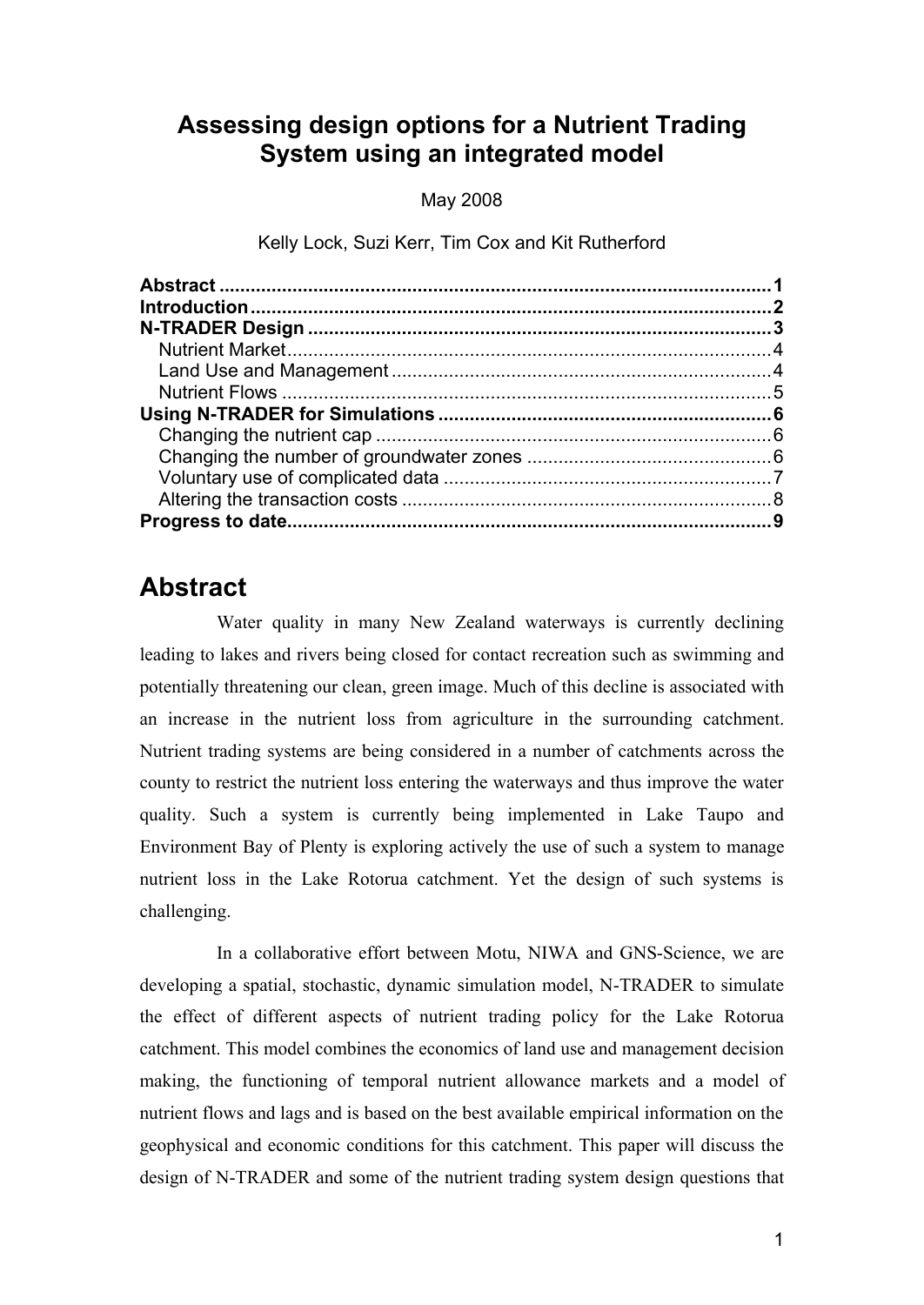we plan to explore with the model including what is the impact of different nutrient caps and what is the impact of higher transaction costs.

## **Introduction**

 $\overline{a}$ 

Declining water quality, including in iconic lakes and rivers, is becoming a concern in many parts of New Zealand. Lakes and rivers are being closed off for contact recreation, such as swimming, due to the health risk and iconic lakes become less attractive to tourists. Declining water quality in many of our catchments may also threaten New Zealand's clean, green image which has allowed New Zealand products to receive premia in international markets.

Much of the water quality decline has been attributed to increased nutrient flows into the waterways. To combat the increasing nutrient loads, nutrient trading systems are being considered by some regional councils. Environment Waikato is currently in the process of implementing a nutrient trading system for Lake Taupo. Environment Bay of Plenty (EBOP) is also currently considering the use of a nutrient trading system to control the level of nutrient loss into Lake Rotorua.

While there is a substantial theoretical literature on market based instruments, the practical design of such systems is challenging and empirical evidence is still quite limited. Lake Rotorua has a number of features which makes it ideal for a nutrient trading system such as a large number of heterogeneous participants and scientific understanding of the geophysical processes. But there are also challenges. Nutrients in this catchment can take up to 200 years to reach the lake depending on where they are lost. Thus a nutrient trading system where caps are set on nutrients lost off the land without taking into account the ground-water lags is unlikely to achieve the water quality improvements desired.

Over the past twelve months, Motu has designed a nutrient trading system for the Lake Rotorua catchment in a project funded primarily by EBOP and the Foundation for Research, Science and Technology, with supporting funding from the Ministry of Agriculture and Forestry and the Ministry for the Environment.<sup>1</sup> As part

 $1$  More information on the prototype nutrient trading system, including a summary of the prototype, can be found at http://www.motu.org.nz/research/index.php?pid=111.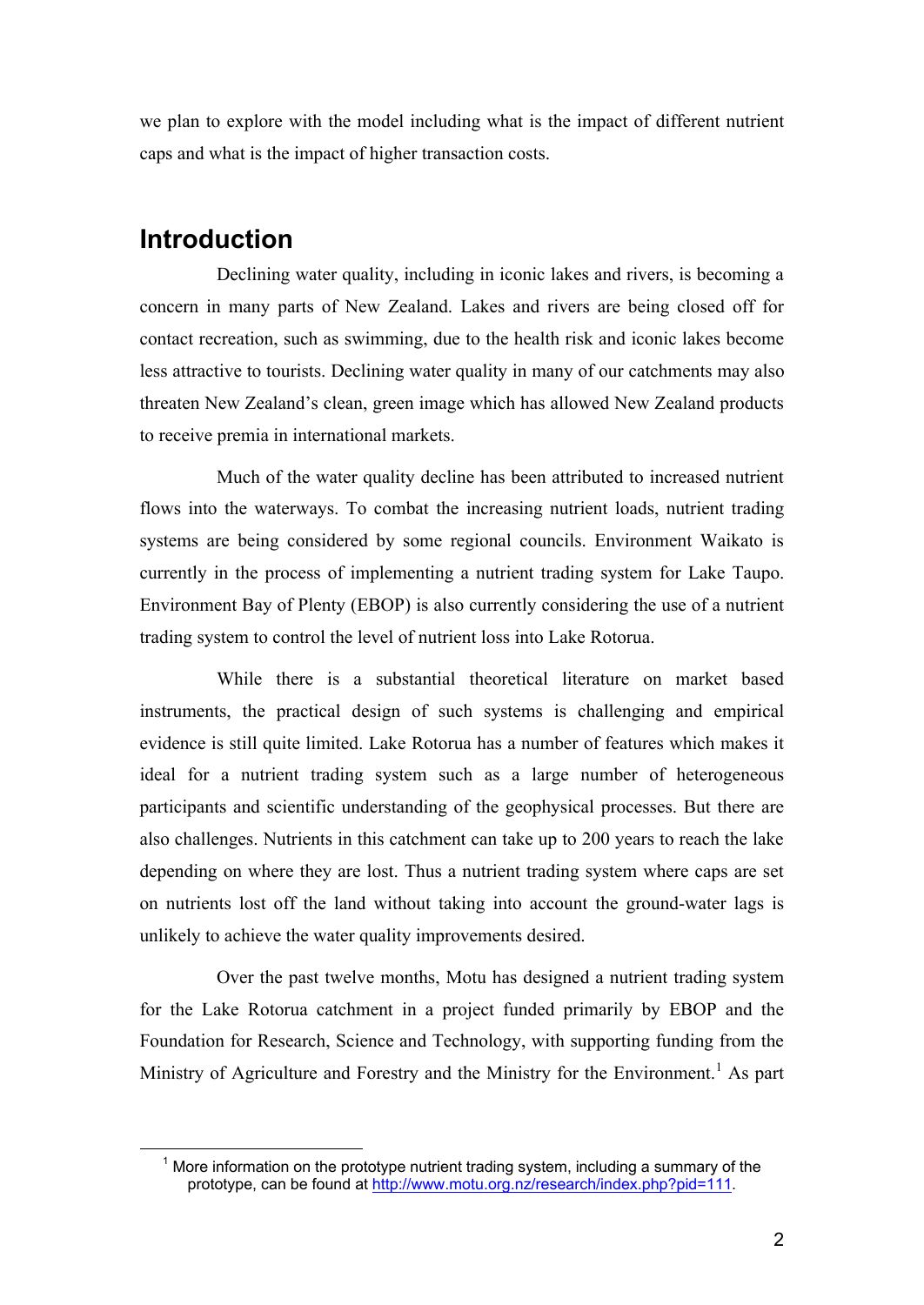of the design process, Motu convened meetings with a representative group of local stakeholders to discuss different aspects of the system.

The next stage of this work focuses on building a model which will allow us to simulate the likely impact of a nutrient trading system. In a collaborative effort between Motu, NIWA and GNS-Science, we are developing a spatial, stochastic, dynamic simulation model, N-TRADER, which combines the economics of land use and management decision making, the functioning of temporal nutrient allowance markets and a model of nutrient flows and lags. The model is based on the best available empirical information on the geophysical and economic conditions for this catchment. NTRADER will allow us to simulate a variety of design questions. For example, what would be the impact of voluntary opt-in by small properties? What is the impact of higher transaction costs?

This paper will discuss the design of N-TRADER and some of the nutrient trading system design questions that we plan to explore with the model.

### **N-TRADER Design**

The N-TRADER model is a spatial, stochastic, dynamic simulation model which combines the economics of land-use and management decisions making, the functioning of temporal nutrient allowance markets and a model of nutrient flows and lags. The model is calibrated for the Lake Rotorua catchment and has three main components – a nutrient flow model, a nutrient market and a land use and management module (Figure 1). The combination of these three components leads to information on the lake water quality and economic effects of the system given a particular policy design.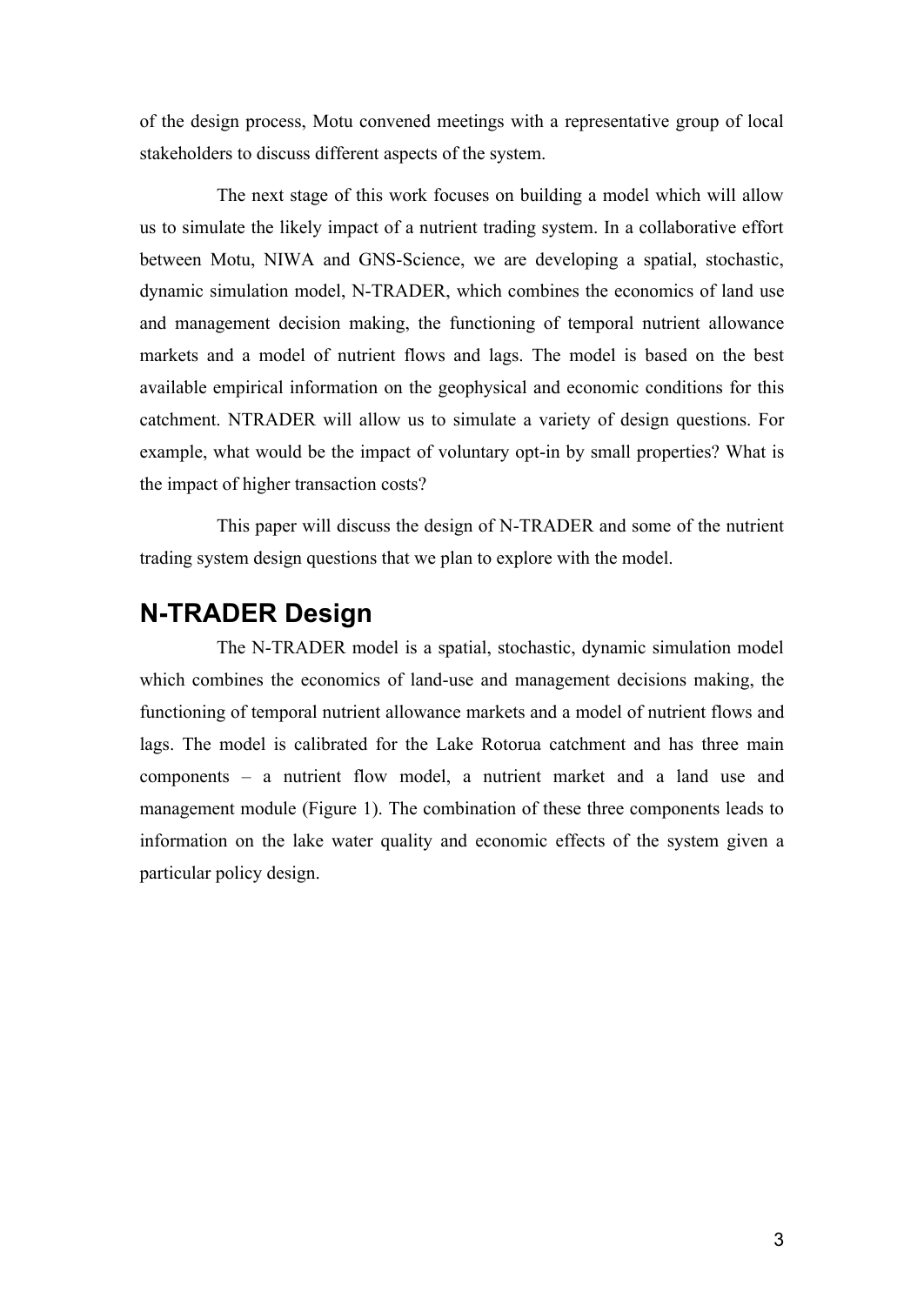#### **Figure 1 Outline of the N-TRADER simulation model**



#### **Nutrient Market**

The total nutrient levels able to enter the lake, and hence the supply of nutrient allowances, needs to be determined by a political process. The demand for nutrients is determined by landowner decisions. The module will equilibrate demand and supply for allowances.

#### **Land Use and Management**

The land use and management module will be the Land Use in Rural New Zealand (LURNZ) model developed by Motu.<sup>2</sup> LURNZ takes predictions of exogenous economic and geophysical conditions and predicts land use and intensity over time. In this module, the land use and management decisions that are made for particular pieces of land will depend on geophysical characteristics of the land, output

<sup>&</sup>lt;sup>2</sup> See Hendy et al (2007) for more information on the LURNZ model. For N-Trader LURNZ is being further developed in a number of ways.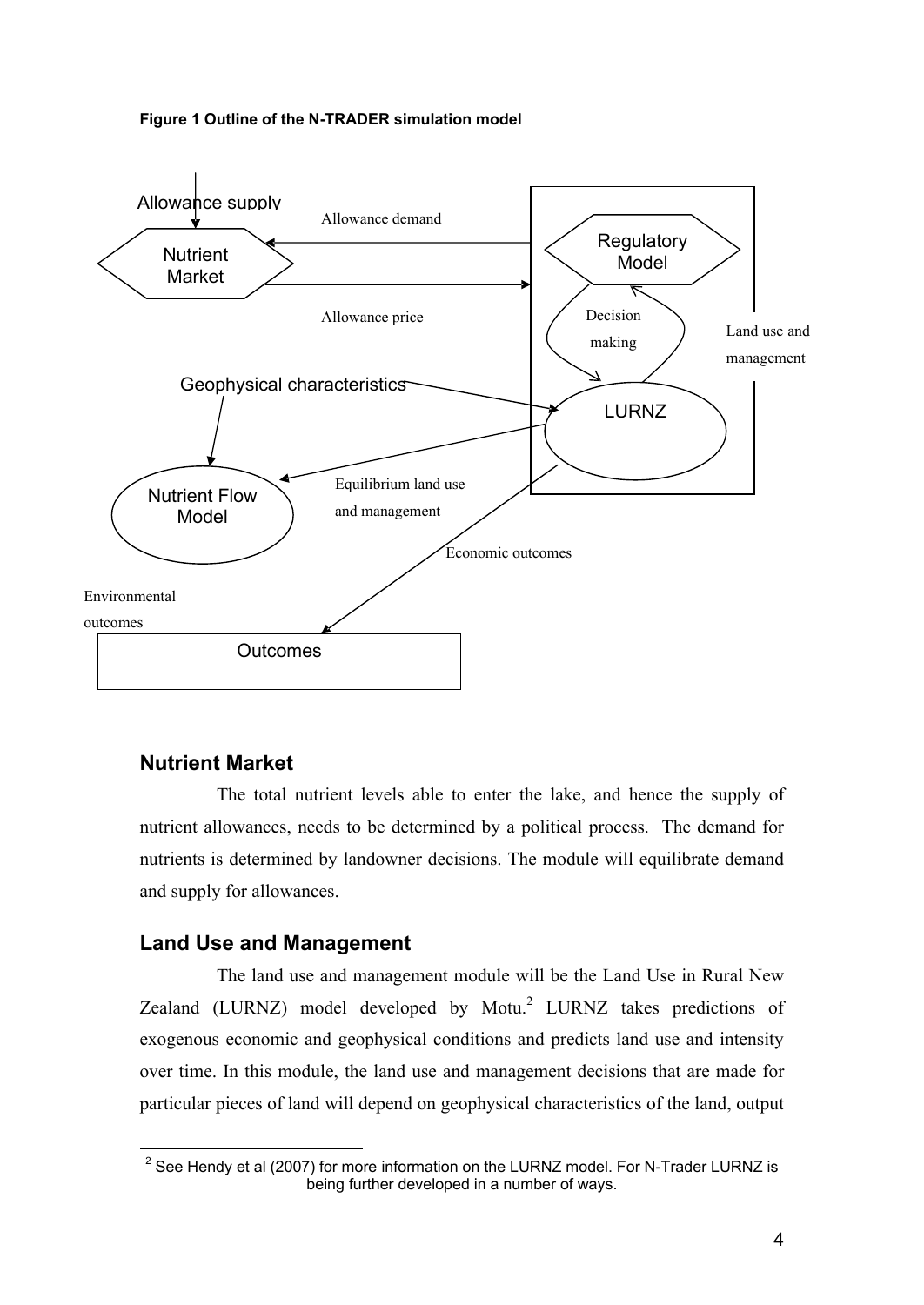prices, production costs, the interest rate, the cost of nutrient mitigation, the number of nutrient allowances required for each land use and management option, as calculated in the regulatory nutrient management module, and the price of nutrient allowances as determined in the Nutrient Market module. The land use and management decisions that landowners make will depend on the cost of losing nutrients into the lake, and the specific form of the regulatory model.

#### **Regulatory nutrient monitoring module**

The regulatory nutrient monitoring module will calculate the nitrogen leaching from each parcel in the catchment based on the geophysical information and land use and management decisions identified in the Land Use and Management module. This module represents the model that landowners in the nutrient trading system will have to use to calculate their nutrient loss. It will be a simpler model than the one used in the nutrient flow module below and will be based entirely on verifiable data. Landowners will interrogate this model as they make management decisions throughout the year. By aggregating the nutrient loss from all properties based on landowners actual decisions at each nutrient price, the catchment's demand for allowances can be calculated.

#### **Nutrient Flows**

The full nutrient flow module will simulate nitrogen loss from the entire catchment and thus the impact on the lake. Once a set of equilibrium nutrient prices is found, the equilibrium land use and management decisions are fed into the nutrient flow model. This model is likely to be more detailed than the regulatory nutrient monitoring module as, in order to reduce compliance costs, landowners in the catchment may not have to report all of the data necessary to run the complex model. The nutrient flow model will also include attenuation effects as well as full impulseresponse functions to account for groundwater lags rather than fixed lags for each property. Running this module using the equilibrium land use and management decisions for each of the parcels, allows us to identify the total nutrient loads reaching the lake in each year and from the Land Use and Management module we can identify the profit achieved and the cost of mitigation for each path of water quality in the catchment.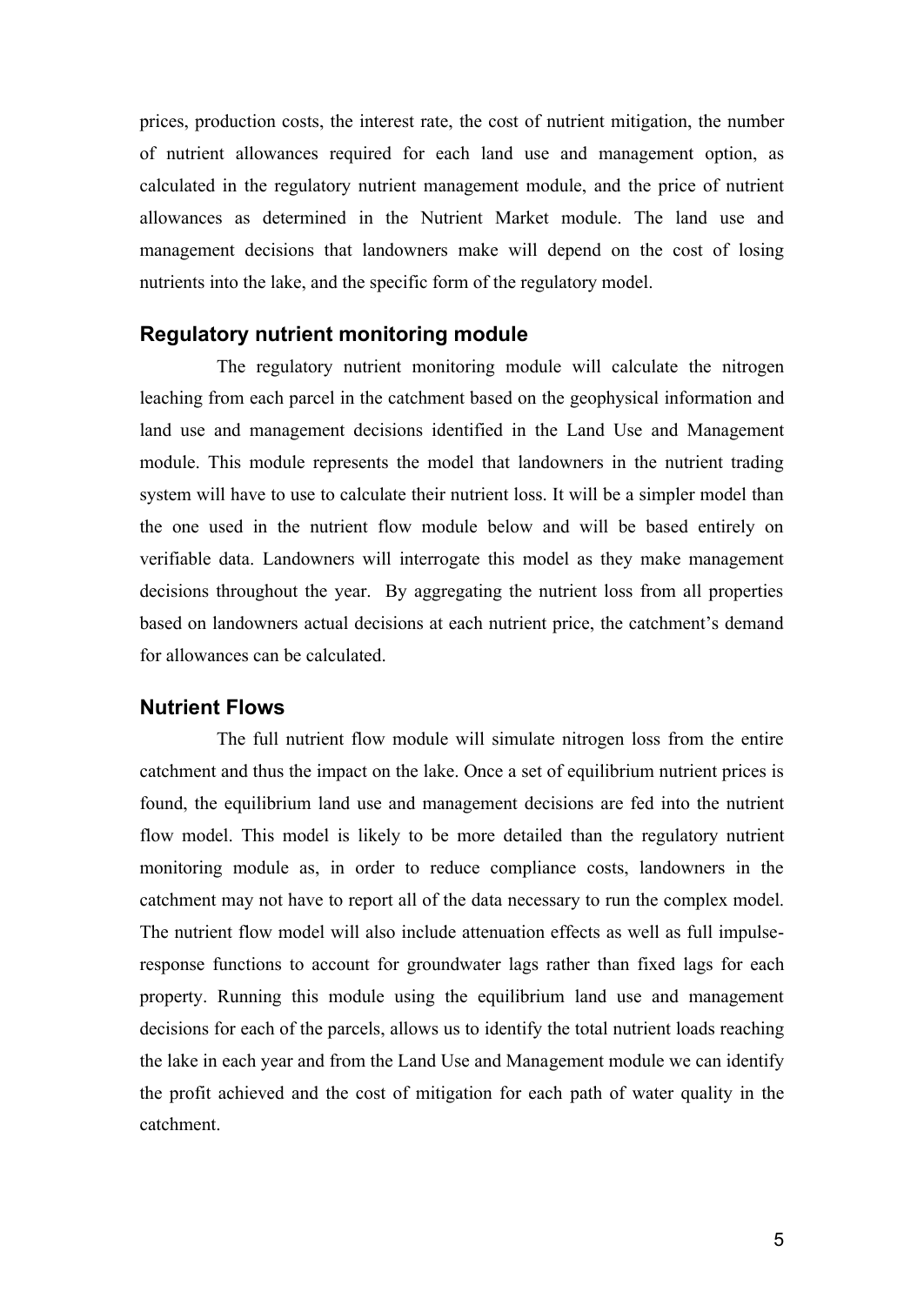### **Using N-TRADER for Simulations**

The N-TRADER model is being developed to analyse several different trading policies and regulation frameworks, and to see whether and how they alter economic and environmental outcomes. Policy scenario outcomes will be compared with a reference case to evaluate the economic and environment consequences of specific policy decisions. While this model will be able to simulate a variety of policies, these fall into three categories – changes to the nutrient cap, which sets the allowance supply; changes in the regulatory model which defines how land use and management decisions are translated into landowners' demand for allowances; and changes in market operation. We plan to use N-TRADER to explore a number of different policy options including altering the nutrient cap; altering the number of groundwater zones, their locations, and the flow of nutrients from groundwater zones; voluntary use of complex data for monitoring nutrient loss; and altering the transaction costs that participants face.

### **Changing the nutrient cap**

The economic and environmental impacts of a nutrient trading system depend on the level of the nutrient cap. Reducing nutrient loss quickly will have the best environmental impact but will have large negative economic impacts. Reducing nutrient loss slowly will be better economically but will have larger negative environmental impacts. Thus the trade-off between the environment and economic outcomes needs to be assessed.

The setting of the nutrient cap needs to be carried out through a political process but the N-TRADER model is able to inform this debate. By running scenarios with different nutrient caps, we can approximate the economic and environmental impacts of the system. Thus it will provide policy makers with a more robust estimation of the costs of setting the nutrient cap at different levels.

#### **Changing the number of groundwater zones**

In the Lake Rotorua catchment, nutrients can take up to 200 years to reach the lake depending on where they are lost. To take into account the groundwater lags, in our proposed system the nutrient caps are on the nutrients reaching the lake in each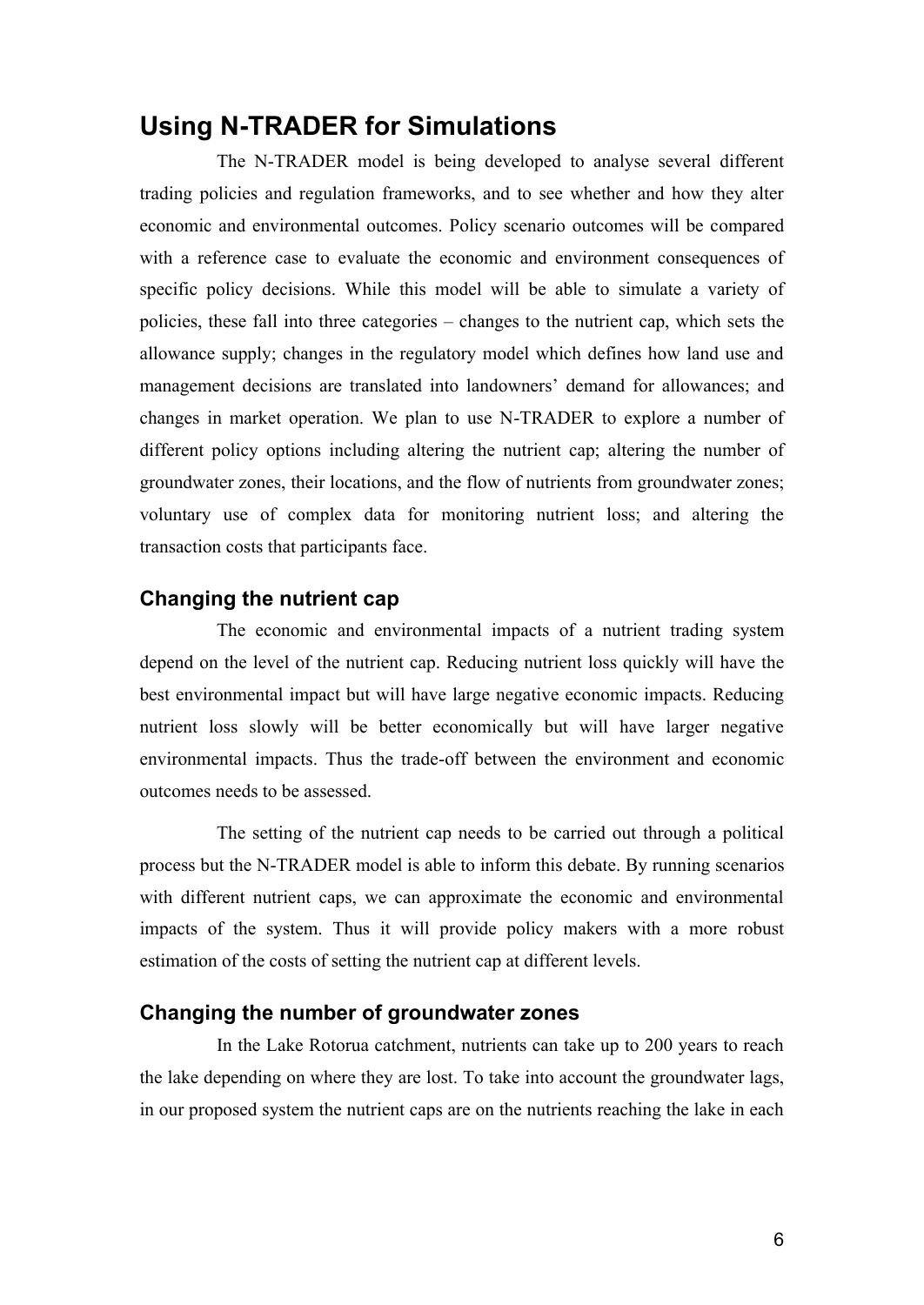time period.<sup>3</sup> We call this a temporal market because trades occur over time as well as space but not through banking. Each landowner must hold allowances for the 'vintage' in which the nutrients off his property actually enter the lake. Each property will be assigned to a vintage based on maps of ground-water lag zones. If his nutrients take 100 years to reach the lake, then he must surrender 2109 vintage allowances for nutrients lost in 2009. To avoid having 200 markets which are likely to be thin, we may wish to group zones together. So a landowner with a one to five year lag could use any allowances with a vintage between 2010 and 2014 to cover nutrient loss in 2009.

How many zones do we wish to have? One zone is likely to be too inaccurate to achieve our water quality goals efficiently. The location of groundwater zones and the travel time of nutrients within them are still uncertain. Clearly we should not have more zones than science can credibly support. Having a large number of zones (and hence allowance markets that operate simultaneously) also increases the complexity of the system and could lead markets to be illiquid.

N-TRADER will provide insight into the consequences of different numbers of trading zones and also the impliciations of uncertainty in where the boundaries of the zones are. By carrying out simulations with the number of zones and/or the boundaries of the zones, the environmental and economic consequences of each of the scenarios can be identified.

#### **Voluntary use of detailed data**

 $\overline{a}$ 

In our proposed system, tiny parcels (<10 ha) are not required to participate directly in the nutrient trading system; their nutrient loss is covered by the regional or district council.<sup>4</sup> Small parcels (between 10 and 25 ha) that have less than 10 ha of high nutrient loss land uses are included in the system but are only required to report limited data to monitor their nutrient loss. The remaining parcels must report a full set of data to enable their nutrient loss to be calculated. Small parcels are able to opt-in and report a full set of data. This allows those who feel that they are disadvantaged by reporting only a limited set of data and thus having only a limited

 $3$  For more information on the temporal markets in our proposed nutrient trading system for Lake Rotorua see Kerr et al (2007)

<sup>&</sup>lt;sup>4</sup> For more information on what sources are and aren't included in our proposed nutrient trading system for Lake Rotorua see Lock and Kerr (2008)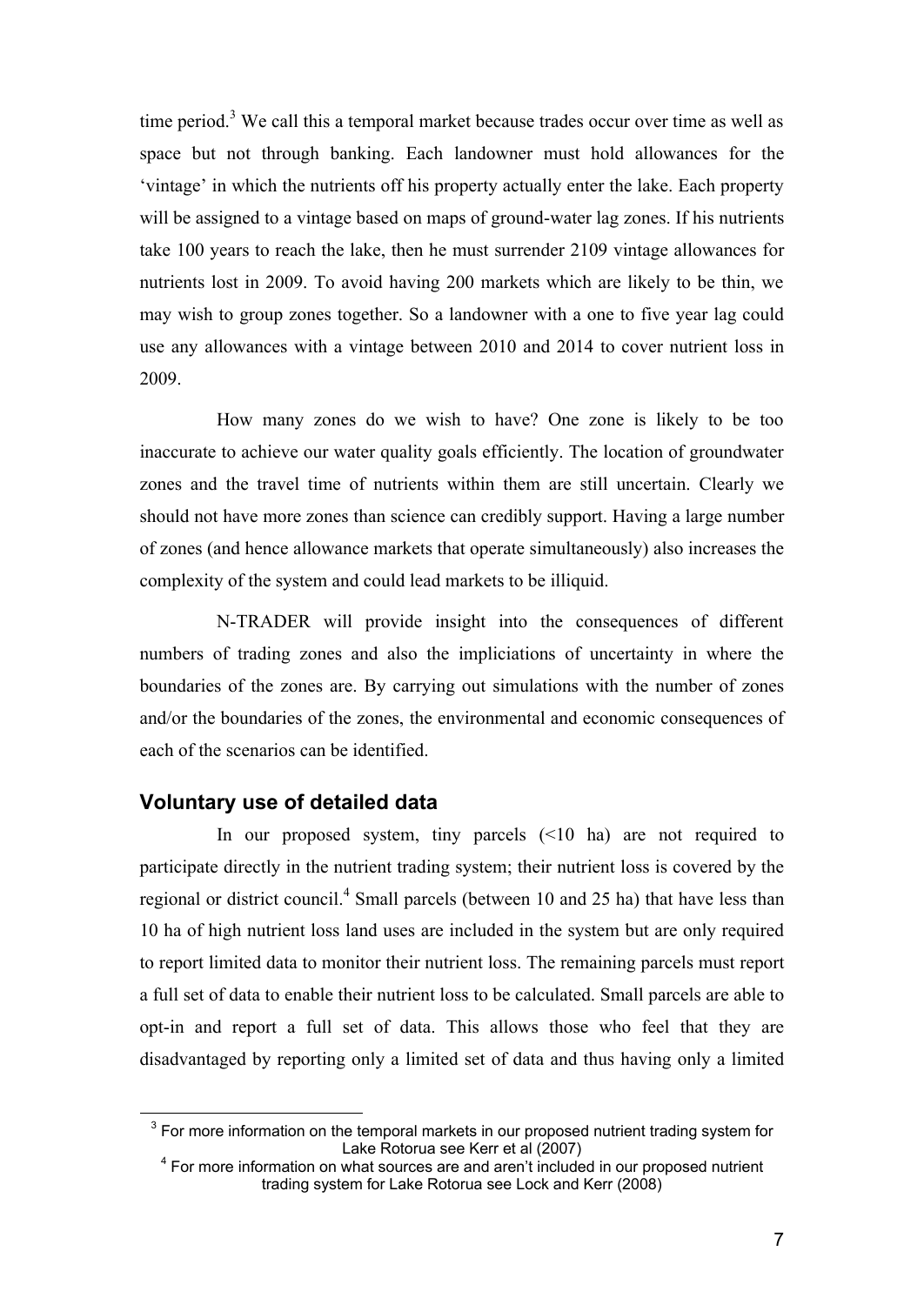set of mitigation options, to report more data but minimises the compliance costs to small landowners.

N-TRADER will be able to assess the economic and environmental impact of allowing these small landowners to voluntarily opt-in reporting more detailed data. The model will assess each parcel to see if they would be better off reporting a full set of data. Those that would be better off, such as those with low costs of mitigation options that are assessed only in the full monitoring model but have low compliance costs, would opt-in to the system. By comparing the economic and environmental outcomes of simulations without and with voluntary opting in to the system, the impact of this policy can be assessed.

The N-TRADER model can also assess the economic and environmental impacts of changing the participation rules – e.g. to include only very large parcels or exclude some land uses.<sup>5</sup>

#### **Altering the transaction costs**

 $\overline{a}$ 

The transaction costs of participating in the system will significantly affect the trading, and consequently land use and management decisions, landowners make. If there are high transaction costs in the system, landowners may be less likely to undertake changes to land use changes as the benefit of buying or selling allowances is lower. The exact economic and environmental impacts of higher transaction costs are unclear.

By using the N-TRADER model we can examine the impact of higher transaction costs. A baseline case would be first calculated. For the policy scenario, each of the changes in land use and management decisions will be assessed to see if the increase in profit is greater than the increase in transaction costs. Only the changes that generate more profit than the increase in transaction costs will be carried out in the policy scenario. Changes that generate less profit should no longer be undertaken as the landowner will be worse off if he made the change.

<sup>&</sup>lt;sup>5</sup> Our prototype system includes non-land-based nutrient sources as well but these are not incorporated in Ntrader.